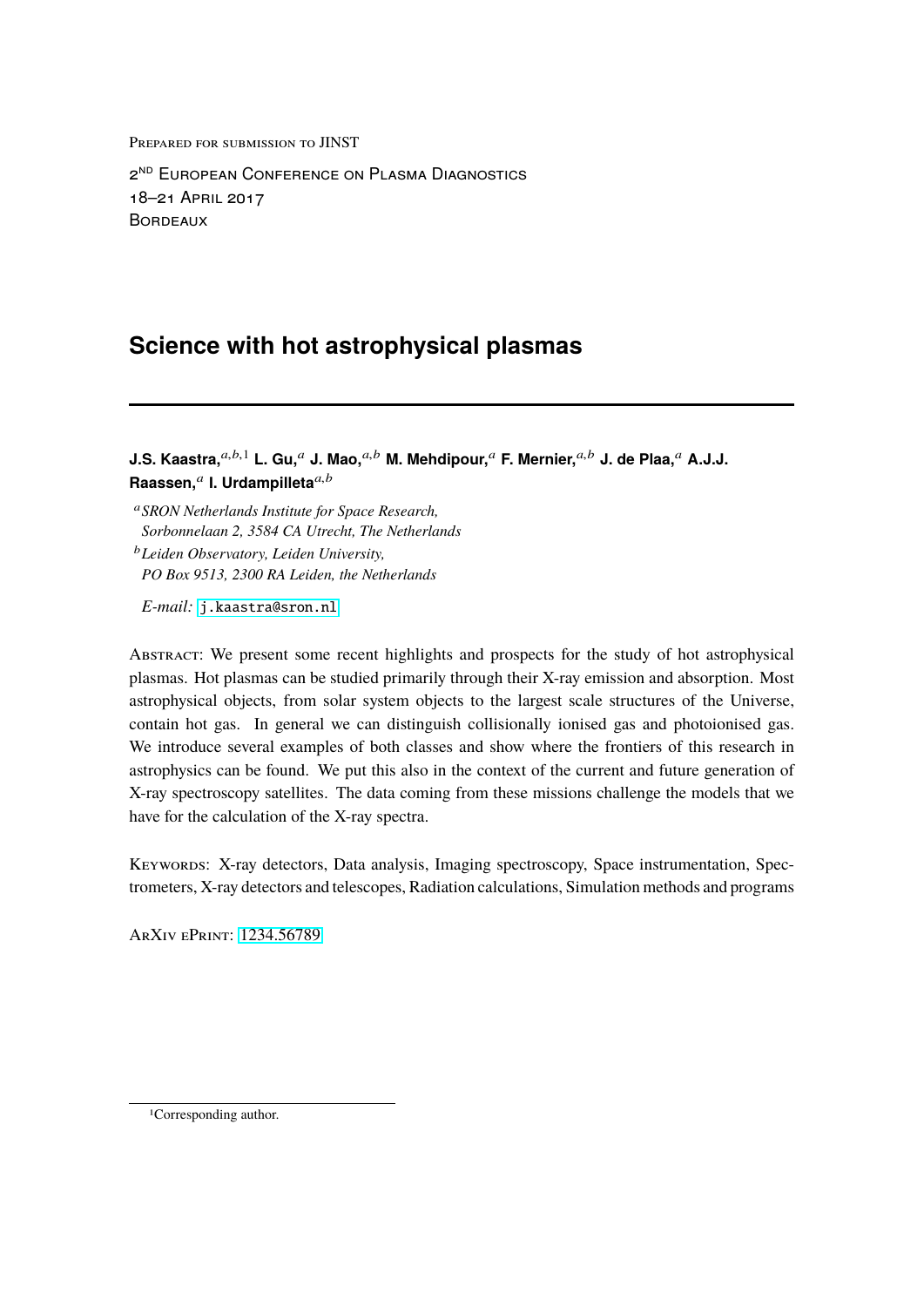# **Contents**

| 1 Introduction                                    |                |
|---------------------------------------------------|----------------|
| 2 Collisional Ionisation Equilibrium              | $\overline{2}$ |
| 3 Charge exchange                                 | 6              |
| 4 Photoionised outflows in active galactic nuclei | 7              |
| 5 Future instruments                              | 9              |
|                                                   |                |

# <span id="page-1-0"></span>**1 Introduction**

X-ray emitting plasmas are found everywhere in the Universe: from the Solar System to cosmic web filaments. They can be found in a broad range of environments and for a range of physical conditions: collisionally ionised, photo-ionised, transiently ionised.

Gravity is the ultimate energy source for cosmic plasmas. This can be direct, through the accretion of matter onto massive objects. The gravity leads to infall and accretion, which produces heating through the gain in potential energy; the heating of the plasma then produces radiation. Alternatively, nuclear fusion in collapsed objects is ultimately also caused by gravity: it leads to compression of the gas, causing nuclear fusion that constitutes the heat source producing the radiation. Finally, electromagnetic processes are also induced by the motions caused by gravity fields; the produced electric and magnetic field act in accelerating and heating the matter, again leading to radiation.

There are principally three methods currently in use to measure X-ray spectra in space. CCDs allow for imaging and low/medium resolution spectroscopy. Examples are the ASCA satellite (1993–2000), and the Chandra and XMM-Newton observatories, both launched in 1999 and still operational.

Gratings are mostly used to study point sources. They have poor imaging capabilities but deliver medium/high (few 100) resolution X-ray spectra. Examples are EUVE (1992–2001), and the grating spectrometers on the Chandra and XMM-Newton satellites.

A more recent development are the calorimeters. They offer imaging capabilities and high spectral resolution. Up to now, the only example is Hitomi, which operated for a few weeks in 2016.

Apart from detecting X-rays, it is also necessary to model the resulting X-ray spectra. Work on modelling astrophysical X-ray spectra started in the late 1960s. In this paper we mainly focus on the code originally developed by Rolf Mewe, whose first publication on it appeared in 1972. Since then, the code evolved gradually, initially by Mewe and his collaborators Gronenschild and others; later Kaastra joined the project. In 1991 this code evolved into the SPEX package, of which now version 3 (released January 2016) is the main working horse. It evolved from a pure plasma model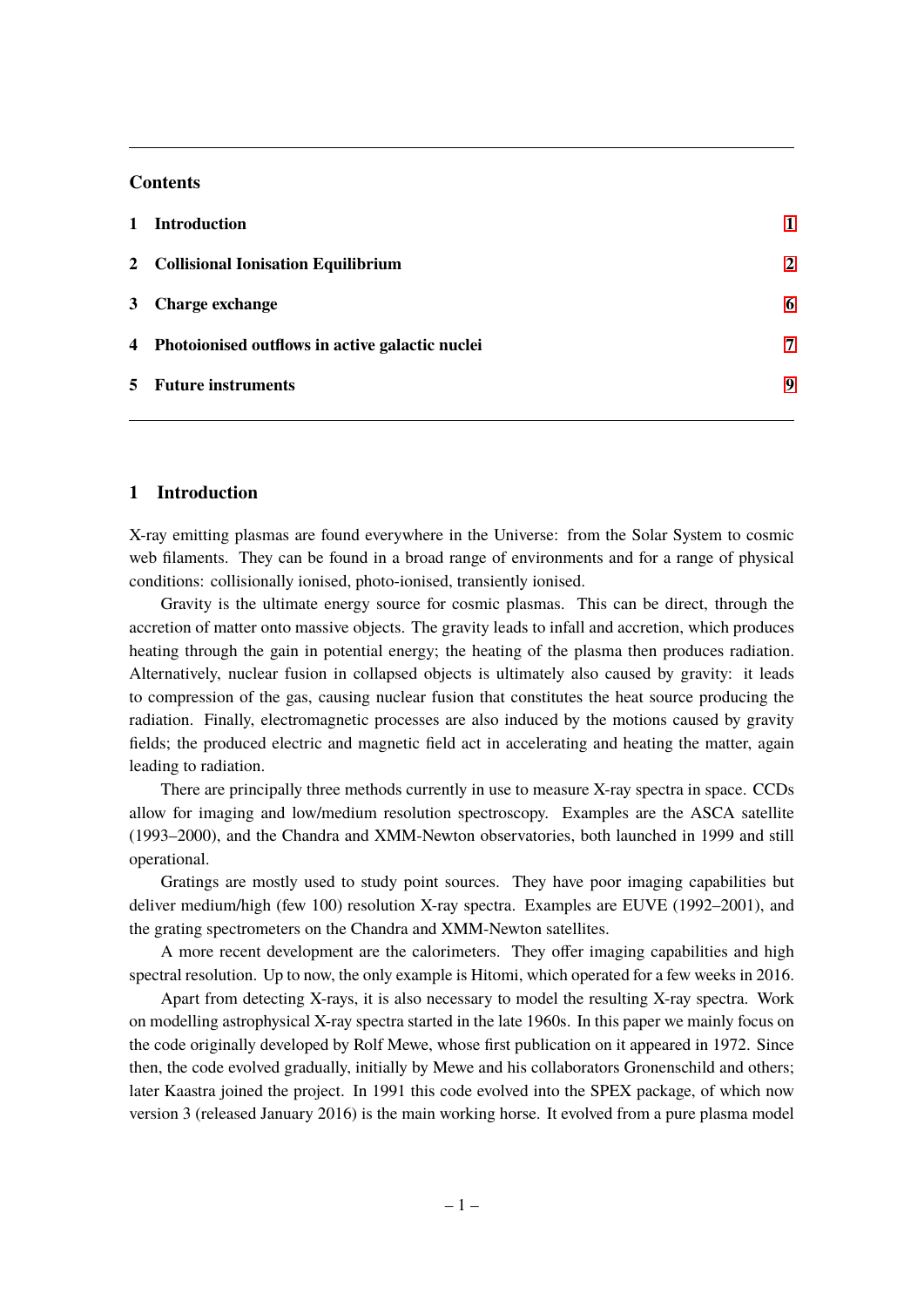

<span id="page-2-1"></span>**Figure 1**. *Left:* Stacked X-ray spectra of a sample of 44 galaxy clusters, groups, and ellipticals, as seen by the XMM-Newton EPIC (CCD) cameras. The emission lines detected in the ICM (O, Ne, Mg, Si, S, Ar, Ca, Cr, Mn, Fe, and Ni) can be easily converted into elemental abundances [\[20\]](#page-11-0). *Right:* Average abundance ratios (relative to Fe) of the same sample (black data points) compared to the best combination of supernova nucleosynthesis models (histograms) [\[22\]](#page-11-1).

to a full astrophysical modelling machine including data analysis (fitting), plotting and diagnostic output options. The package can be found under www.sron.nl/spex.

## <span id="page-2-0"></span>**2 Collisional Ionisation Equilibrium**

One very common type of plasma found in astrophysical sources are the plasmas in collisional ionisation equilibrium (CIE). Collisions with mainly thermal electrons determine the production of X-rays, and the effects of external radiation fields can be neglected. Most common here is the coronal approximation, valid for not too high densities.

Examples of such plasmas are the corona of our Sun and of cool stars in general, the winds of hotter stars, the hot  $(10^6 \text{ K})$  component of the interstellar medium of our galaxy, clusters of galaxies and the cosmic web that connects these clusters. In this section we focus on clusters of galaxies.

Most of the baryonic matter of clusters is in the form of a hot  $(10^{7-8} \text{ K})$ , optically thin plasma, namely the intra-cluster medium (ICM). This plasma is also found to be in, or very close to CIE. In that way, the ICM is an immense celestial laboratory, in which the CIE plasma is confined only by the cluster gravitational potential well (essentially shaped by its dark matter component). The thermodynamical and chemical properties of the ICM, which can be probed via X-ray spectroscopy from CCDs and gratings on board current missions, provide crucial information on the formation of those large scale structures, and on the various sources of feedback that they undergo with cosmic time.

One good example of the significant contribution of X-ray spectroscopy to cluster science is the emergence of the "cooling flow problem" in the past 15 years. According to the classical cooling flow model, large amounts of intra-cluster plasma should lose most of their energy by radiation and cool down to form hundreds of new stars per year within the core of relaxed clusters [\[7\]](#page-10-0). X-ray spectra of clusters were thus expected to contain transitions of several ions emitting at very low temperatures. The instruments on board XMM-Newton and Chandra were capable to test this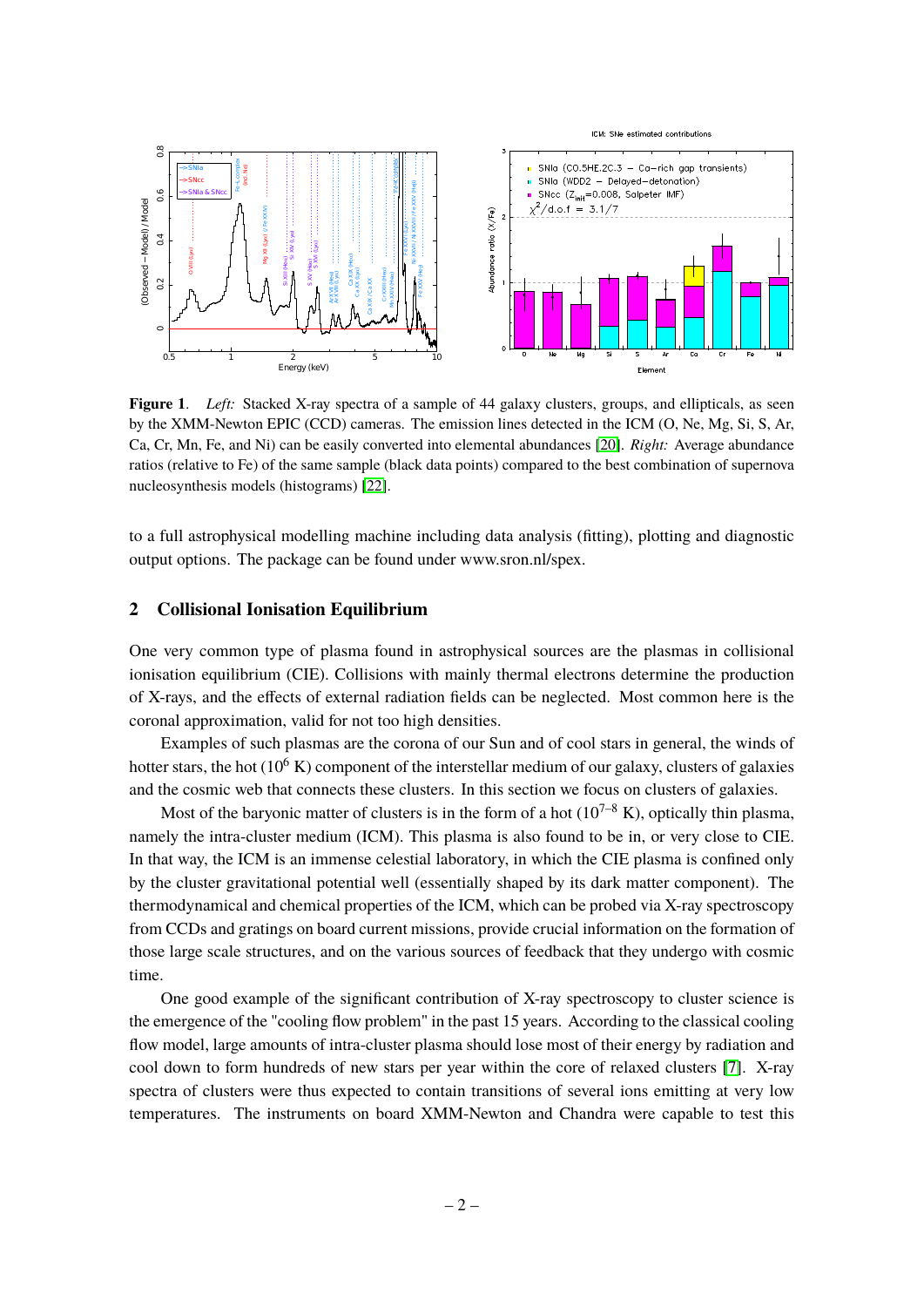paradigm, and revealed the surprising absence of such spectral signatures, indicating that the ICM stops cooling below  $\sim 10^7$  K [\[25\]](#page-11-2). Nowadays, it is generally accepted that central cooling flows are reduced by the mechanical feedback of the active galactic nucleus (AGN) at the centre of the main giant elliptical galaxy[\[18\]](#page-11-3). However, what are the precise feedback mechanisms responsible for efficiently reheating the core of the ICM is still unclear and debated.

X-ray spectroscopy is also an excellent tool to investigate the chemical enrichment of the ICM. Most of the chemical elements heavier than helium (namely, "metals") in the Universe have been synthesised in stars and supernova explosions. This is especially true for  $\alpha$ -elements and Fe-peak elements, which are mainly produced by two different types of supernovae (core-collapse and Type Ia supernovae, respectively). Consequently, the presence of emission lines from oxygen ( $Z = 6$ ) to nickel  $(Z = 28)$  in X-ray spectra of clusters indicates that the ICM has been significantly enriched by billions of supernovae since the major epoch of star formation in the Universe (Fig. [1](#page-2-1) left) [\[6\]](#page-10-1). The equivalent widths of the emission lines in X-ray spectra of clusters are proportional to the abundance of their corresponding metals in the ICM. In turn, because they correspond to the integral yields of core-collapse and Type Ia supernovae, these abundances can be directly compared to a broad range supernova nucleosynthesis models. Averaged over many cluster spectra, the total (i.e. statistical plus systematic) uncertainties of the measured ICM abundances is often less than 10–20% [\[20\]](#page-11-0). Consequently, these accurate measurements may even help to constrain the currently competing supernova yield models, and therefore to better understand the physics of supernovae in general (Fig. [1](#page-2-1) right) [\[6,](#page-10-1) [21,](#page-11-4) [22\]](#page-11-1).

Of course, this approach relies on the accuracy of the current spectral codes used to model and fit cluster spectra. It is therefore crucial to devote large efforts on updating these codes when necessary (in particular, in preparation to future X-ray missions). For instance, the major update of SPEX—from its version 2 to its version 3—has a significant effect on the average measurements of some elemental abundances in the ICM, in some cases with differences up to a factor of 2 [\[22\]](#page-11-1).

Driven by the need to further improve on the atomic data owing to the high-resolution spectra that become available with the future X-ray missions as Athena or Arcus, in January 2016 SPEX version 3.0 was released. The update follows the original strategy of Mewe et al., which is minimizing the number of mathematical operations and data storage to yield simple and fast but accurate calculations. Now we have a more complete code with all the elements included up to Zn  $(Z \leq 30)$ , which are astrophysically the most relevant.

The most important updates contained in SPEX v3.0 are the new atomic database prepared by Raassen et al., the update of radiative recombination (RR) [\[17\]](#page-11-5) and collisional ionisation [\[29\]](#page-11-6) processes together with an improvement of the photo-ionisation model [\[19\]](#page-11-7). Moreover, a new charge exchange model [\[10\]](#page-10-2) and non-thermal electrons effects have been included. Some of these updates are described in the paragraphs below.

The new approach contains hundreds of thousands of energy levels from hydrogen to zinc obtained from the literature or calculations with the Flexible Atomic Code ([FAC, [8\]](#page-10-3)).

In previous versions of SPEX, RR rates were approximated by power laws[\[23\]](#page-11-8). Recombination to form H-like to Be-like ions was included in the calculations. Such a simple implementation accounts for the general behavior of the RR rate, namely, the rapid decrease of the rates with increasing plasma temperature (Fig. [2](#page-4-0) left). Nonetheless, for some levels in a low-charge manyelectron ion or atom, the RR rates do not follow the above mentioned monotonically decreasing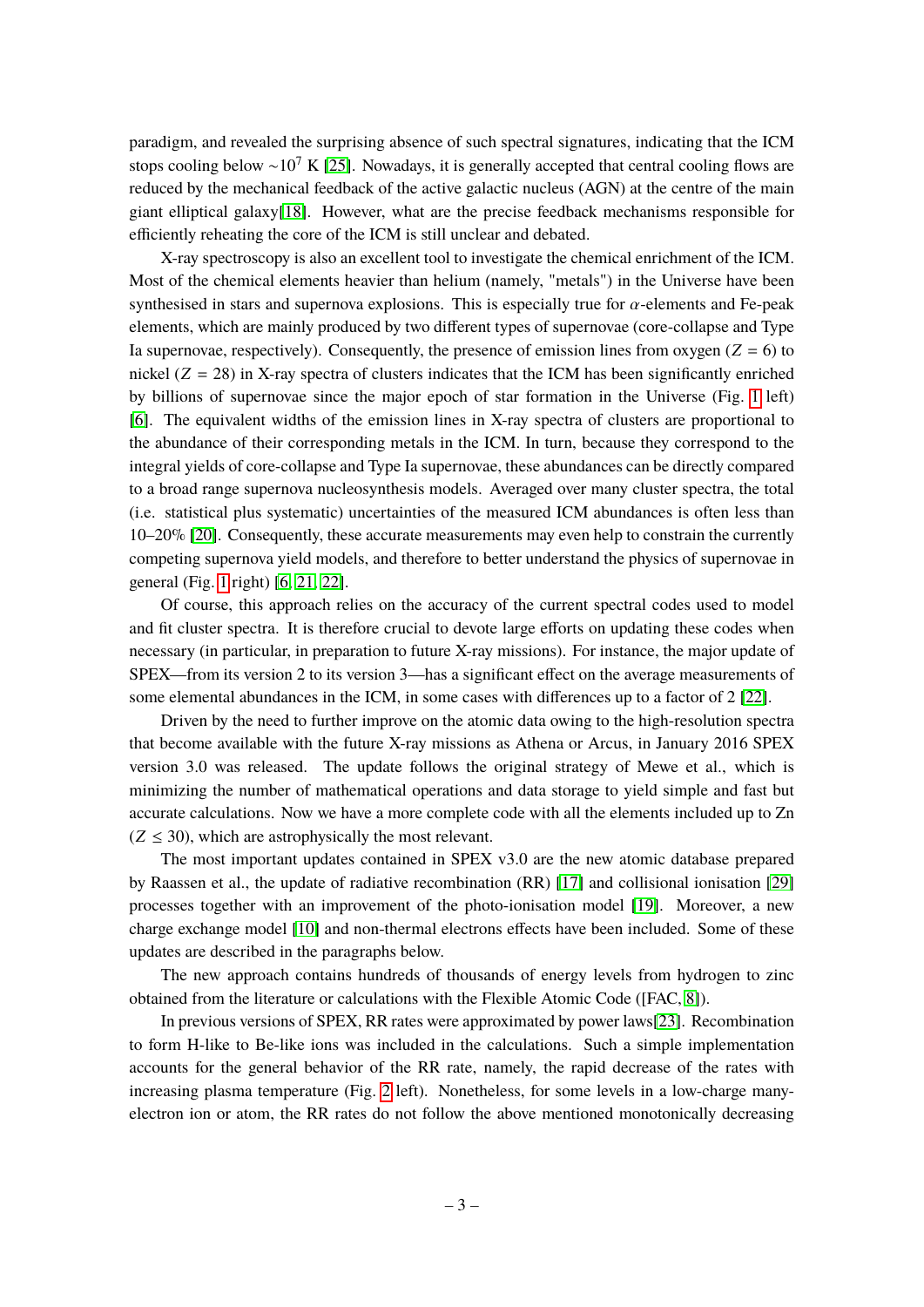

<span id="page-4-0"></span>**Figure 2**. (left) Capture of a free electron via radiative recombination to form O VII 1*s* 8*p* ( <sup>1</sup>*P*1). (right) Capture of a free electron to form C I  $2s^2 2p 4s ({}^3P_0)$ . Radiative recombination rates are in units of m<sup>3</sup> s<sup>-1</sup>). Black filled circles: ADAS calculations [\[2\]](#page-10-4). Blue solid line: power-law implementation of the rate [\[23\]](#page-11-8). Red solid lines: parameterisation of the ADAS results [\[17\]](#page-11-5).

behavior (Fig. [2](#page-4-0) right). Accordingly, we updated the SPEX code with the parameterisation of the most recent calculations [\[17\]](#page-11-5).

In recent years, new laboratory measurements and theoretical calculations of collisional ionisation cross-sections have become available. In SPEX v3.0 we have updated and extended previous published compilations by introducing the most recent experimental measurements [\[29\]](#page-11-6). Since we want to use the rates not only for equilibrium plasmas but also for non-equilibrium situations, it is important to know the contributions from different atomic subshells separately.

All these updates of our spectral code were made in order to be ready for the launch of Hitomi on 17 February 2016. This Japanese satellite carried a soft gamma-ray detector, two hard X-ray imagers, a soft X-ray imager (CCDs) but most importantly a unique calorimeter detector, provided by NASA. The detector is a 6x6 pixel array with 5 eV spectral resolution over the 0.5–12 keV band.

Unfortunately, the satellite was lost on March 26, 2016 due to failure of the attitude control system. However, during the checkout phase, one excellent X-ray spectrum was obtained, namely from the Perseus cluster of galaxies.

First results of this mission were reported [\[13\]](#page-11-9). The spectral resolution in the Fe-K band of 5 eV is 30–40 times better than what was available before with CCD detectors. This allowed, for instance, to fully resolve the four strong  $n = 1 - 2$  transitions of Fe XXV to be spectroscopically separated, and not only that, but also to measure directly the turbulent broadening (in addition to the thermal broadening caused by the motion of the ions). The amount of turbulent broadening appeared to be relatively small. The (Gaussian) turbulent velocity dispersion is only 164 km s<sup>-1</sup>, and constitutes only 4% of the thermal pressure of the hot cluster gas. Therefore total cluster masses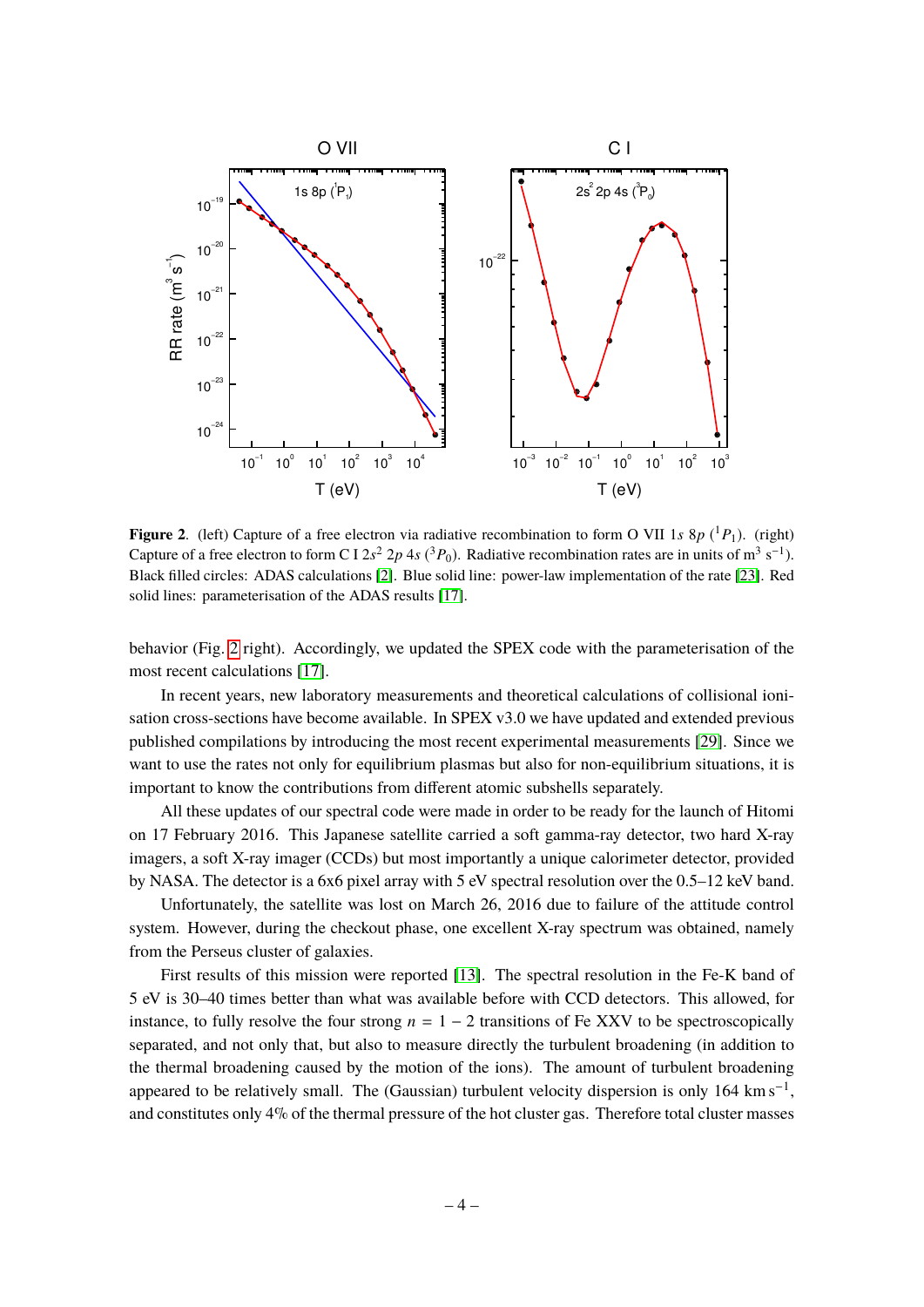determined from hydrostatic equilibrium in the central regions need little correction for turbulent pressure.

The Hitomi spectrum offers an unprecedented benchmark of the atomic modelling of collisional plasmas, revealing a number of places where pre-launch atomic codes and databases such as AtomDB and SPEX need to be updated. For instance, the AtomDB team has recently improved the wavelengths for high *n* transitions of H- and He-like ions, and for valence shell transitions of Li-like ions, as well as the collisional excitation rates for H- and He-like ions. The SPEX team also fixed a bug in the calculation of trielectronic recombination for Li-like ions, and introduced the proper branching ratios for excitation and inner-shell ionization to excited levels that can auto-ionize. These post-launch updates are not made to "fit" the Hitomi data, but instead to reflect the needs of analyzing a Hitomi-level spectrum.



<span id="page-5-0"></span>**Figure 3**. (left) Comparisons of effective collision strength as a function of balance temperature. The Lya1 and Lya2 transitions are combined. The vertical dashed lines mark a temperature of 4 keV. (right) Comparison of the effective collision strength from the ground to 1s.2s ( ${}^{3}S_{1}$ ) state. The vertical line shows a temperature of 4 keV.

The Hitomi analysis of the Perseus cluster also shows the dependencies of the measurements of several astrophysically interesting parameters, such as the ICM temperature and metal abundances, on a range of factors including instrumental calibration, spectral fitting techniques, astrophysical modeling, and atomic code and database. The uncertainties of collisional excitation from the ground state to excited levels lead to 8%−16% uncertainties for the abundances of Si, S, Ca, and Fe, which are 2−17 times higher than the statistical uncertainties of these elements. As shown in Fig. [3,](#page-5-0) the effective collision strengths of ground to 2p levels for H-like Si and Fe at 4 keV (the approximate temperature of the Perseus cluster) differ by 10%-30% for different (versions) of atomic codes. The differences reflect the current state of theoretical calculations: SPEX utilizes a R-matrix calculation by [\[1\]](#page-10-5), while the AtomDB code uses a calculation based on the distorted wave approximation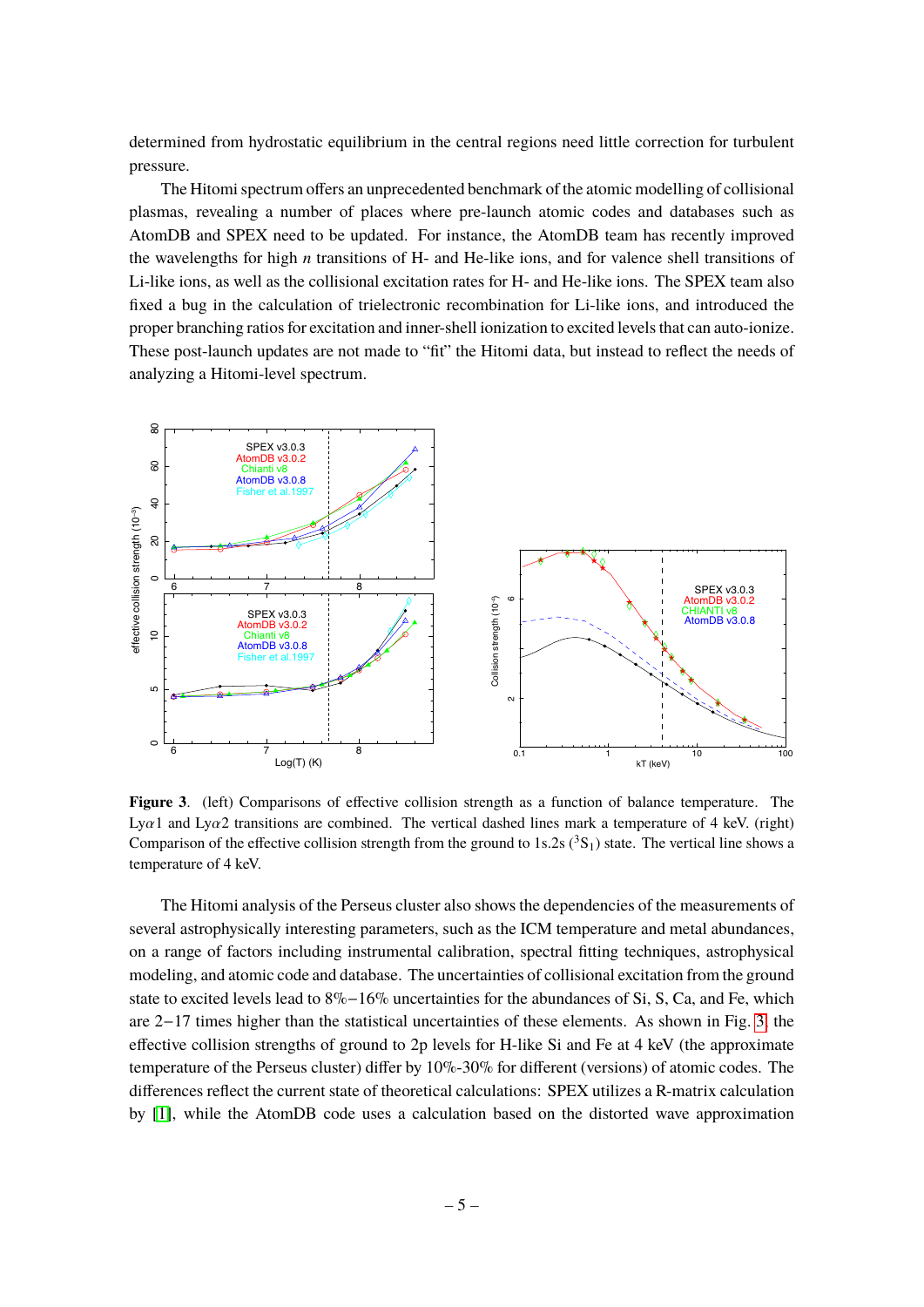by [\[16\]](#page-11-10). Even for the simplest H-like ions, the rates for the collision process are not sufficiently converged to match the accuracy of the Hitomi observation.

# <span id="page-6-0"></span>**3 Charge exchange**

Charge exchange (CX) occurs when an ion collides with a neutral atom, and catches an electron from the atom. The captured electron often relaxes down to the ground via line emission. The typical CX cross section at ∼keV energies is two orders of magnitude larger than the electron-impact cross section, making CX extremely effective for converting neutrals into singly charged ions, and for reducing the ionization degree of hot plasma.

CX emission shows unique features in the X-rays and UV bands. Since the captured electron is often caught into a high Rydberg state, it creates transitions at much higher energies than for collisional excitation, which contributes mostly to low Rydberg states. CX also differs much from other recombination processes, because CX capture is quasi-resonant, i.e., strongly selective on Rydberg states particularly by their principle quantum numbers *n*, while ordinary recombinations have no such selection.



<span id="page-6-1"></span>**Figure 4**. CX fitting (red) to the XMM-Newton RGS spectrum (black) of comet C/2000 WM1 (LINEAR).

For a long time, CX studies suffered the lack of an accurate plasma emission model. In 2016, we published a ground-breaking plasma code dedicated to the CX X-ray modeling [\[10\]](#page-10-2). Our model incorporates state-of-the-art atomic calculations and experimental data. By modeling CX lines for different ions, the code allows accurate diagnostics of the ionization state, abundances, and relative velocity of the impinging ions. As shown in Fig. [4,](#page-6-1) for the first time, our model gives a successful fit of the high-resolution X-ray spectrum from comet C/2000 WM1. We have also explored the CX phenomenon in other astrophysical objects, such as supernova remnants [\[11\]](#page-10-6), galaxies [\[26\]](#page-11-11), and AGNs [\[12\]](#page-11-12). We can also model CX at lower energies, e.g., UV, optical, and infrared bands, for interactions between lowly-ionized ions and atoms/molecules. There is a vast discovery space left to explore for CX, which may potentially make CX one of the future highlights of the astronomical research.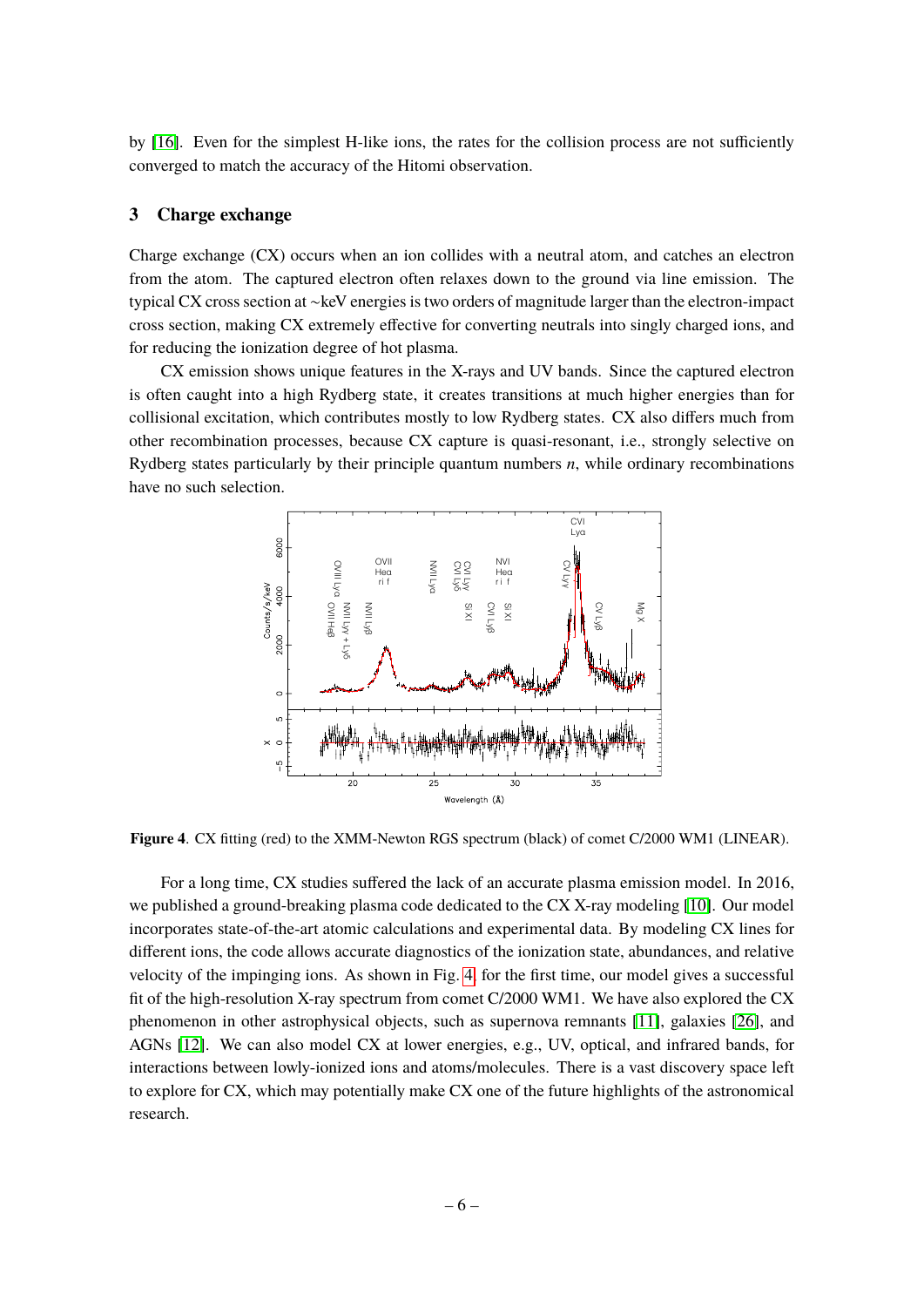So far the most intriguing application of the charge exchange model is the mysterious 3.5 keV line feature. In 2014, two groups reported to have detected a weak line feature at ∼3.5 keV in the X-ray spectra of clusters of galaxies, which does not match any known thermal line [\[3,](#page-10-7) [4\]](#page-10-8). It immediately vitalized the astrophysical and particle physics communities, leading to a great amount of follow-up journal papers, most of which discussed the possibility that this line is created by radiative decay of sterile neutrinos known as a dark matter candidate. In [\[9\]](#page-10-9), we pointed out that actually a more natural, alternative explanation to the line: CX emission by hot, fullyionized sulfur ions colliding with cold, neutral atoms. The two ingredients, the neutral and ionized particles, co-exist in galaxy clusters. Our CX model can sufficiently explain the observed strength of the putative feature at <sup>∼</sup> <sup>3</sup>.<sup>5</sup> keV. Recently, we have confirmed our theoretical calculations by laboratory measurements using an electron beam ion trap experiment [\[27\]](#page-11-13).

### <span id="page-7-0"></span>**4 Photoionised outflows in active galactic nuclei**

Supermassive black holes (SMBHs) at the core of active galactic nuclei (AGN) grow through accretion of matter from their host galaxies. This infall of matter onto SMBHs is accompanied by *outflows of photoionised gas*, which transport matter and energy away from the nucleus, and thus couple the SMBHs to their host galaxies and beyond. These outflows from AGN are part of a *feedback mechanism* between the growth of SMBHs and their host galaxies. It is through this feedback that AGN shape the galaxy population, and this is now a standard paradigm in cosmological simulations of galaxy formation.

Ionised outflows are best studied through high-resolution X-ray spectroscopy of their absorption line spectra, see review[\[5\]](#page-10-10). The *XMM-Newton*'s RGS and *Chandra*'s LETGS and HETGS have vastly advanced our knowledge of these outflows in past years. From spectroscopy of the observed lines in X-rays, their column density  $N_{\rm H}$ , ionisation parameter  $\xi$ , and velocities are derived. These parameters can be then used to trace the origin and launching mechanism of outflows in AGN.

The location of the ionised outflows in AGN needs to be established in order to discriminate between different outflow mechanisms, and to determine their mass outflow rates and kinetic luminosities, which are essential parameters in assessing their impact on their surroundings and their contribution to AGN feedback. The distance of an absorber to the ionising source can be determined from estimates of the electron density of the absorbing gas, which in turn can be measured from the ionisation/recombination timescale of the absorber. Such a study was first done as part of a large multi-wavelength campaign on Seyfert-1 galaxy Mrk 509 [\[14\]](#page-11-14), in which distances of 5–100 pc were derived, pointing to an origin in the narrow-line region (NLR) or torus region of the AGN.

In 2013–2014 we carried out an ambitious multi-wavelength campaign on NGC 5548. This AGN was discovered to be obscured in X-rays with mainly narrow emission features imprinted on a heavily absorbed continuum. This obscuration is thought to be caused by a stream of clumpy weakly-ionised gas located at distances of only light days from the black hole and partially covering the X-ray source and the BLR. From its associated broad UV absorption lines detected in Hubble Space Telescope (HST) COS spectra, the obscurer is found to be outflowing with velocities of up to 5000 km s−<sup>1</sup> . As the ionising UV/X-ray radiation is being shielded by the obscurer, new weaklyionised features of UV and X-ray absorber outflows have been detected. Compared to normal warm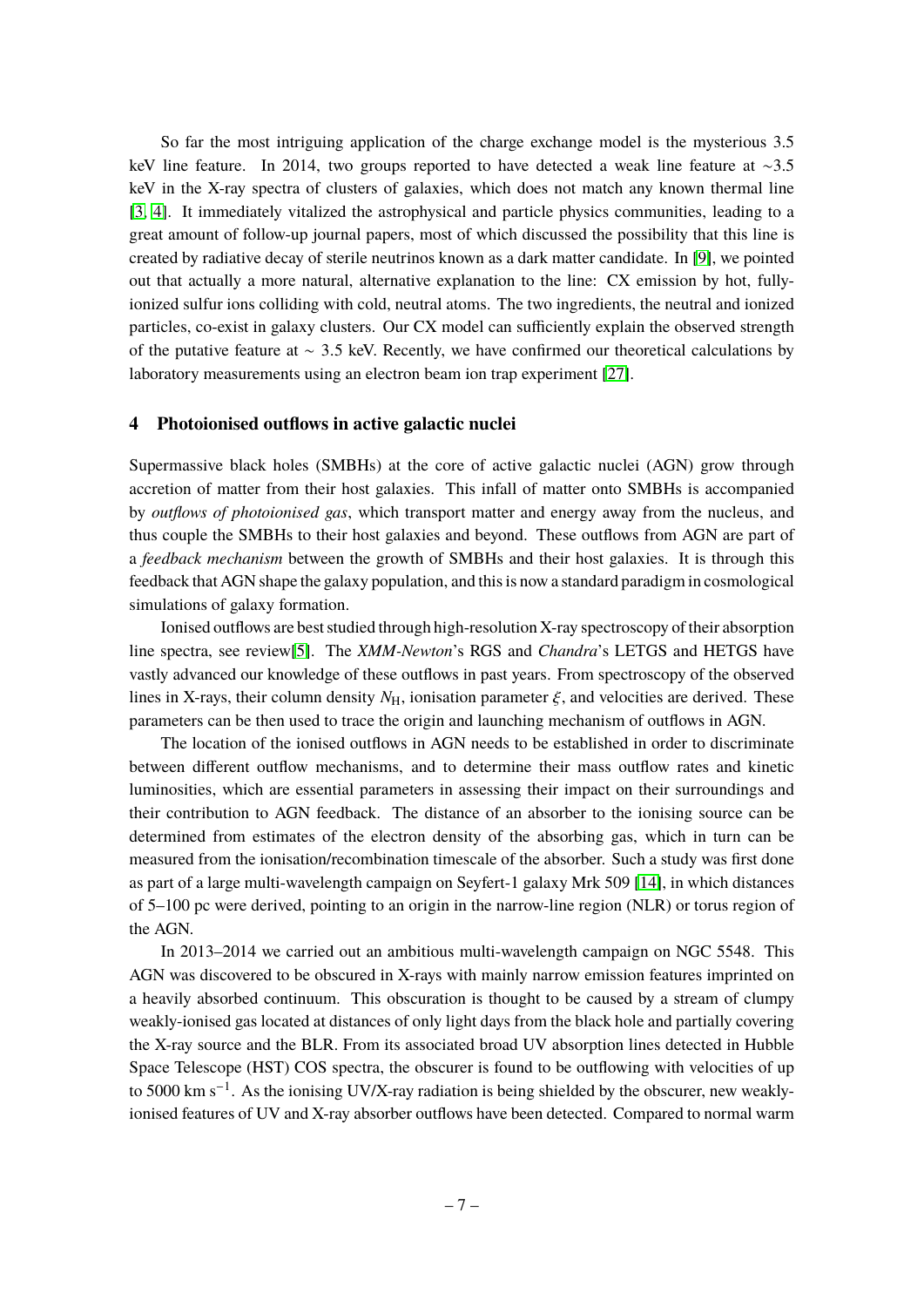

<span id="page-8-0"></span>**Figure 5**. Photo-ionisation equilibrium solutions derived by different photo-ionisation codes for unobscured (AGN1) and obscured (AGN2) SEDs of NGC 5548 [\[19\]](#page-11-7); the pressure form of ionisation parameter  $\Xi$  =  $F/n_HckT$ , where *F* is the ionising flux.

absorber outflows commonly seen in Seyfert-1s at pc scale distances, the remarkable obscurer in NGC 5548 is a new breed of weakly-ionised, higher-velocity outflowing gas, which is much closer to the black hole and extends to the BLR. As reported in [\[15\]](#page-11-15) the outflowing obscurer is likely to originate from the accretion disk.

Plasma models and atomic data play a crucial role in diagnosis and interpretation of astrophysical spectra, thus influencing our understanding of the universe. Therefore, realistic and accurate models are needed to understand the data. We carried out a systematic comparison of photoionisation codes, to understand how differences in plasma models and atomic data impact X-ray spectroscopic studies of outflows in AGN. The modelling uncertainties on the parameters of photoionised plasmas are generally larger than the observational uncertainties for X-ray bright AGN. In particular, there are substantial differences between the models at lower temperatures where cooling by collisional excitation (X-ray line emission) is balanced by photo-ionisation heating (Fig. [5\)](#page-8-0). The differences can be attributed to differences in the excitation rates as well as in the dielectronic recombination rates, leading to deviations in the predicted ionic column densities by different models. The results highlight the importance of continuous development and enhancement of the models and atomic data, which are incorporated in the photo-ionisation codes. To this end, we have been developing a new photo-ionisation model for the SPEX package, called pion.

The pion model is a self-consistent photo-ionisation model that calculates both the ionisation balance and the spectrum, without requiring to run pre-calculated runs with XSTAR or Cloudy. The pion model is developed to promptly calculate all the steps of photo-ionisation modelling and spectral fitting in SPEX. It uses the ionising radiation from the continuum components set by the user in SPEX. So during spectral fitting, as the continuum varies, the ionisation balance and the spectrum of the photo-ionises plasma are recalculated at each stage. This means while using realistic broadband continuum components to fit the data, the photo-ionisation balance and the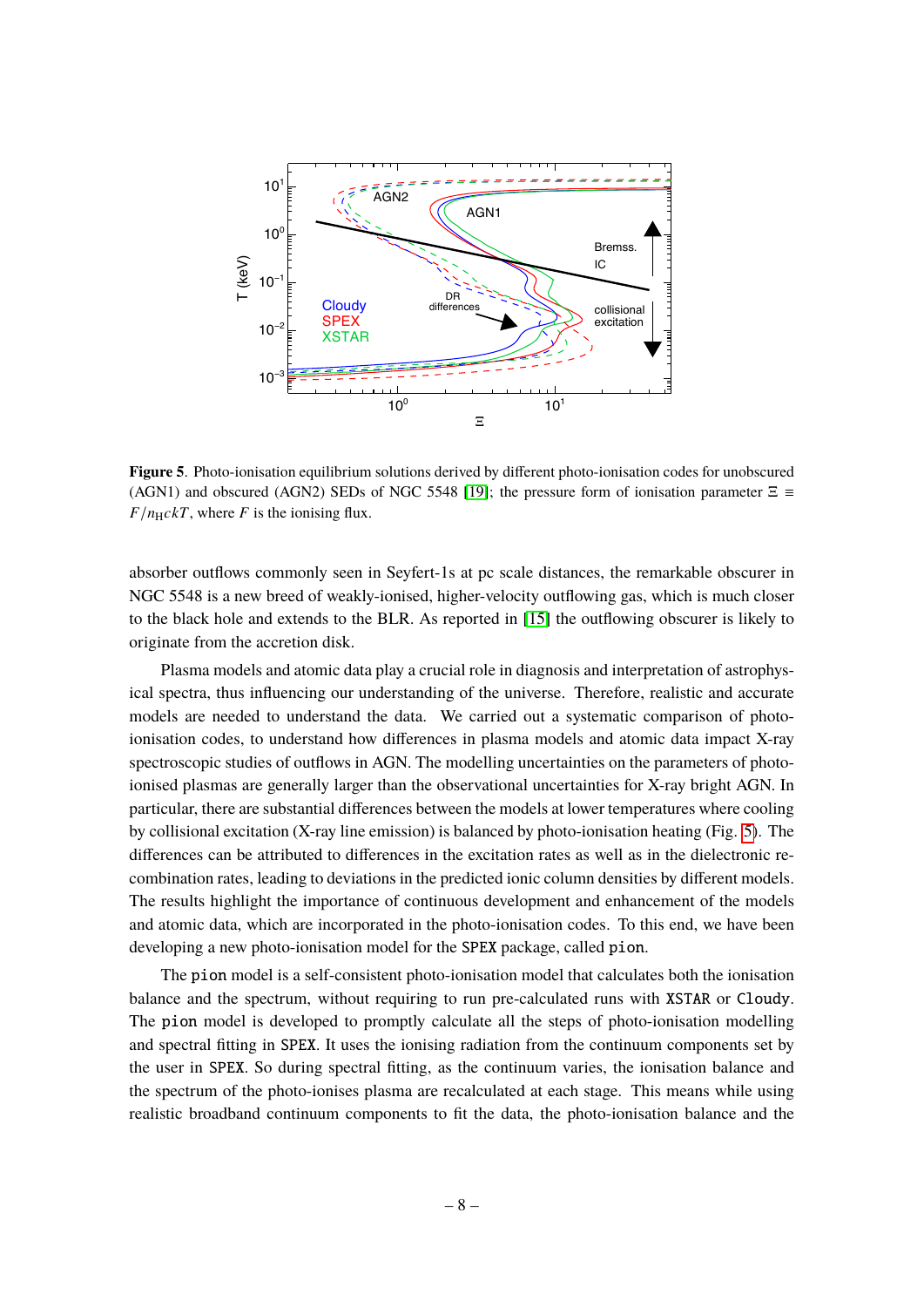

<span id="page-9-1"></span>**Figure 6**. Observed *Chandra*/LETGS (in blue, with 345 ks exposure) spectrum of NGC 5548 in the neighbourhood of S XI λ39.<sup>24</sup> (in the observed frame) and a 300 ks simulation of the same spectrum with *Arcus* (in black). Two outflow components with velocities of  $-620 \text{ km s}^{-1}$  and  $-1050 \text{ km s}^{-1}$  are present in the wavelength range. The red solid line is a model with density of  $n_{\rm H} = 10^{16} \text{ m}^{-3}$ , while the simulated *Arcus* data correspond to  $n_H = 10^6 \text{ m}^{-3}$ . Under certain conditions, the metastable (\*) to ground absorption line ratio might vary with the density of the photoionised plasma.

spectrum are calculated accordingly by the pion model. So rather than assuming an SED shape for ionisation balance calculations, the pion model provides a more accurate approach for determining the intrinsic continuum and the ionisation balance.

## <span id="page-9-0"></span>**5 Future instruments**

The X-ray Astronomy Recovery Mission (*XARM*) will be the duplicate of the *Hitomi* calorimeter and is scheduled to launch in early 2021. The X-ray Calorimeter Spectrometer contains 36 pixels, covering a field of view of 3×3 arcmin<sup>2</sup> with an effective area of ~ 200 cm<sup>2</sup>. It has a fine spectral resolution  $(\leq 7 \text{ eV})$  throughout its entire energy band (0.3-12 keV). The main science goal is to investigate the structure of the Universe and physics at extreme conditions.

*Arcus* has been proposed to NASA as a Medium-Class Explorer in 2016 [\[28\]](#page-11-16). It will achieve an unprecedented sensitivity, with an effective area  $\gtrsim 500 \text{ cm}^2$  and a resolving power  $\lambda/\Delta\lambda \gtrsim 3000$  in the 10 to 50 Å wevelength gape. It is a significant improvement even all the evicting and approved the 10 to 50 Å wavelength range. It is a significant improvement over all the existing and approved X-ray spectrometers. *Arcus* will be ready to launch in July 2023, aiming at addressing the formation and evolution of astronomical objects in different scales from stars to cluster of galaxies.

Fig. [6](#page-9-1) demonstrates the advantage of *Arcus* in terms of statistics and spectral resolution. Such high quality spectra can be used to constrain the density of ionised outflows in AGN via the metastable to ground absorption line ratio.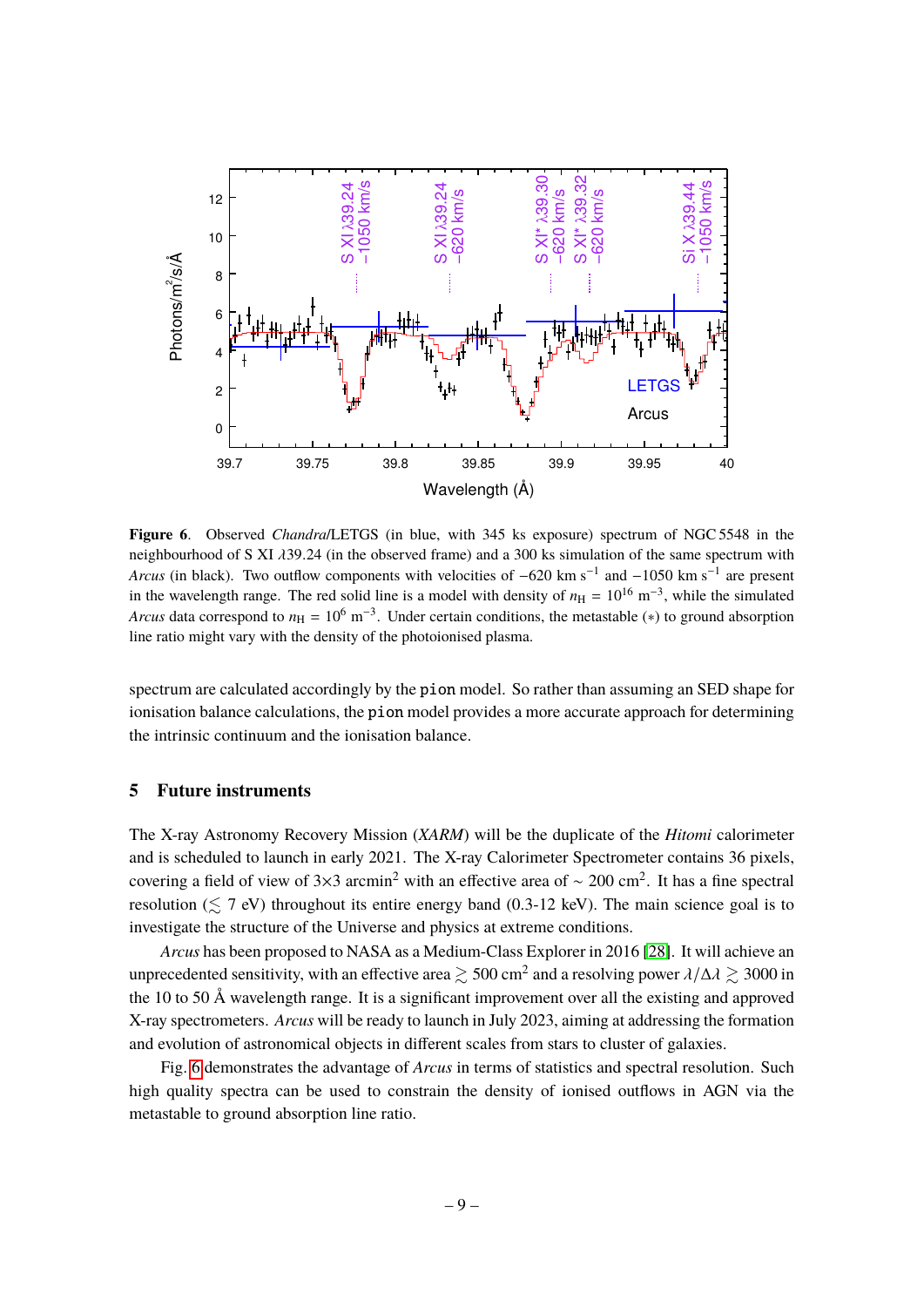The *ATHENA* X-ray observatory will be the next large ESA mission to study the hot and energetic universe and is planned for launch in 2028 [\[24\]](#page-11-17). The observatory features a Wide-Field Imager (WFI) X-ray camera and an X-ray Integral Field Unit (X-IFU). The X-IFU consists of a large array of Transition-Edge Sensors (TES), which enable spatially resolved high-resolution spectroscopy with a spectral resolution of 2.5 eV in the ∼0.3-12 keV band and an effective area of  $1-2$  m<sup>2</sup>. The main goal of the observatory is to learn more about the formation of the largescale structure of the universe and the role of black holes in this formation process. For example, using X-IFU, turbulence in the hot gas of massive clusters of galaxies can be measured at a much higher spatial resolution of 5 arcseconds. In nearby clusters, this will allow us to spatially resolve the turbulence induced by giant bubbles of gas blown by a central super-massive black hole. By pointing ATHENA to bright and very distant gamma-ray bursts within a few hours, X-IFU will be used to probe the teneous Warm-Hot Intergalactic Medium (WHIM) that traces the connecting threads of the cosmic web in absorption. With the X-IFU instrument, ATHENA promises to become a very powerful mission for high-resolution X-ray spectroscopy of especially spatially extended sources.

#### **Acknowledgments**

SRON is supported financially by NWO, the Netherlands Organization for Scientific Research.

#### **References**

- <span id="page-10-5"></span>[1] Aggarwal, K. M., & Kingston, A. E. *Electron impact excitation of Si XIV: collision strengths and rate coefficients*, *Physica Scripta*, **46** (1992) 193.
- <span id="page-10-4"></span>[2] Badnell, N. R. *Radiative Recombination Data for Modeling Dynamic Finite-Density Plasmas*, *ApJS*, **167** (2006) 334.
- <span id="page-10-7"></span>[3] Boyarsky, A., Ruchayskiy, O., Iakubovskyi, D., & Franse, J. *Unidentified Line in X-Ray Spectra of the Andromeda Galaxy and Perseus Galaxy Cluster*, *Physical Review Letters*, **113** (2014) 251301.
- <span id="page-10-8"></span>[4] Bulbul, E., Markevitch, M., Foster, A., et al. *Detection of an Unidentified Emission Line in the Stacked X-Ray Spectrum of Galaxy Clusters*, *ApJ*, **789** (2014) 13.
- <span id="page-10-10"></span>[5] Crenshaw, D. M., Kraemer, S. B., & George, I. M. *Mass Loss from the Nuclei of Active Galaxies*, *ARA&A*, **41** (2003) 117–167.
- <span id="page-10-1"></span>[6] de Plaa, J., Werner, N., Bleeker, J. A. M., et al., *Constraining supernova models using the hot gas in clusters of galaxies*, *A&A* **465** (2007) 345.
- <span id="page-10-0"></span>[7] Fabian, A. C., *Cooling Flows in Clusters of Galaxies*, *ARA&A*, **32** (1994) 277.
- <span id="page-10-3"></span>[8] Gu, M., *Flexible Atomic Code*, *Can. J. Phys.*, **86** (2008) 675-689.
- <span id="page-10-9"></span>[9] Gu, L., Kaastra, J., Raassen, A. J. J., et al. *A novel scenario for the possible X-ray line feature at* ∼*3.5 keV. Charge exchange with bare sulfur ions*, *A&A*, **584** (2015) L11
- <span id="page-10-2"></span>[10] Gu, L., Kaastra, J., & Raassen, A. J. J. *Plasma code for astrophysical charge exchange emission at X-ray wavelengths*, *A&A*, **588** (2016) A52.
- <span id="page-10-6"></span>[11] Gu, L., Mao, J., Costantini, E., & Kaastra, J. *Suzaku and XMM-Newton observations of the North Polar Spur: Charge exchange or ISM absorption?*, *A&A*, **594** (2016) A78.